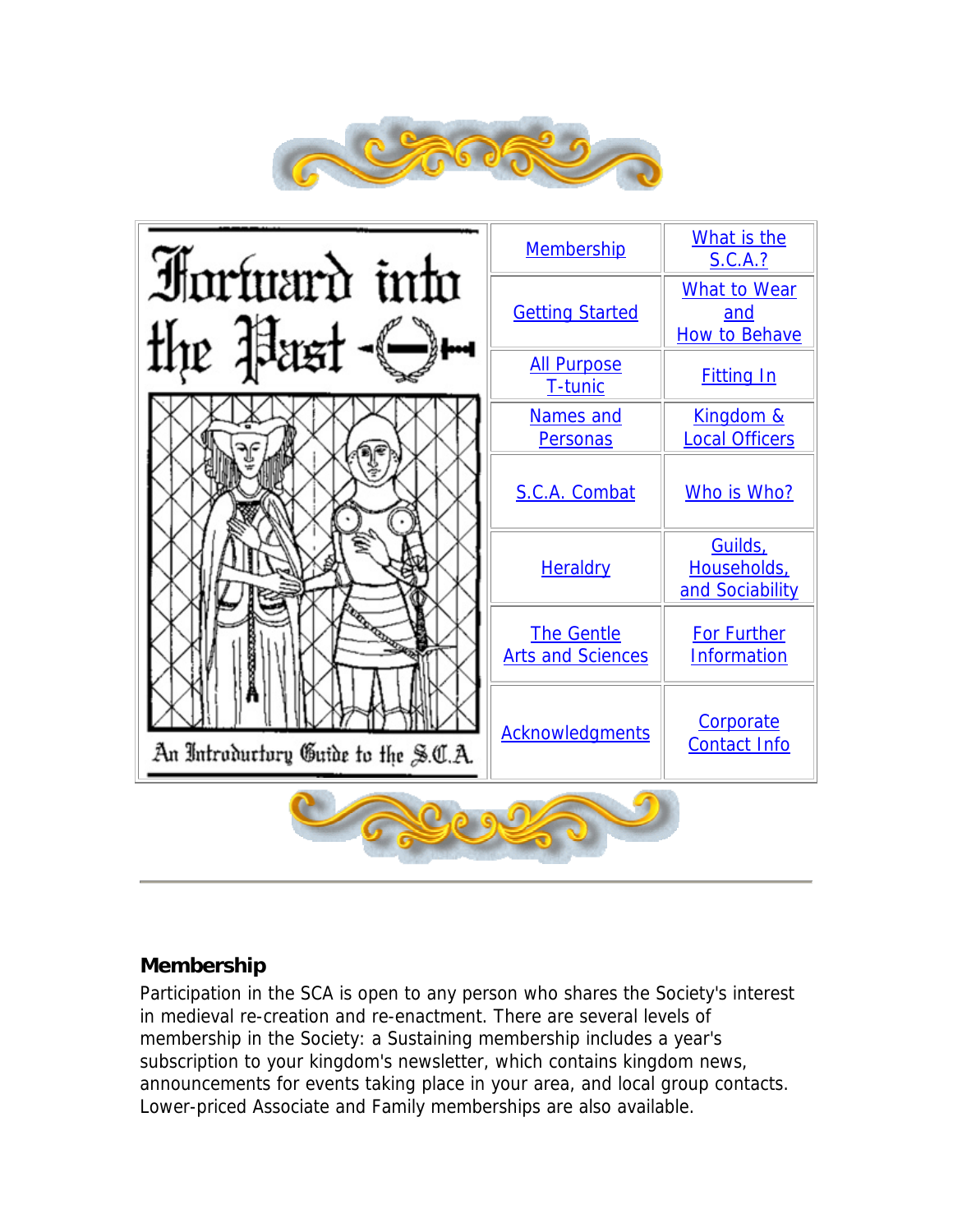<span id="page-1-0"></span>You are not required to purchase an SCA membership before attending SCA meetings and events, although membership is a requirement for holding office in SCA groups, for participation in combat and combat-related activities in some kingdoms, and for eligibility to receive awards in some kingdoms.

Kingdom newsletters include the names of persons to contact in each of your kingdom's groups. If your newsletter does not list the meeting dates and times for the group nearest you, call or write the primary local contact person, known as the Seneschal, for more information. Use the kingdom's web site to locate a web site for your group which may have additional, local information.

By formally joining the SCA, you provide valued financial support, are counted in the growing ranks of those supporting the Society's aims and ideals, and may receive a discount at many Society events. The SCA is one of the few organizations, however, where you can participate without paying dues, although those who are able are strongly encouraged to become paying members.

To become a paid member, you need to complete and return an SCA membership form. You can become a member via the on-line registration at [www.sca.org.](https://membership.sca.org/) Or you can request a membership form from:

## **The Society for Creative Anachronism Post Office Box 360743 Milpitas, CA 95036-0743**

Members may duplicate this work in whole or in part for SCA use provided copyright credit is given and no changes are made to the text.

Copyright © 1989 by the Society for Creative Anachronism, Inc.

All Rights Reserved

### **What is the S.C.A.?**

The Society for Creative Anachronism (SCA) is a not-for-profit educational organization devoted to the study of pre-seventeenth century Western Culture. It concentrates on the European Middle Ages, Renaissance, and members work to recreate the arts and skills of this era. Some members study the Middle East and explore the interaction between Europe and Asia during the period under study. The SCA was incorporated in 1968, but recognizes a tournament held in Berkeley, California, on May 1, 1966, as its founding date.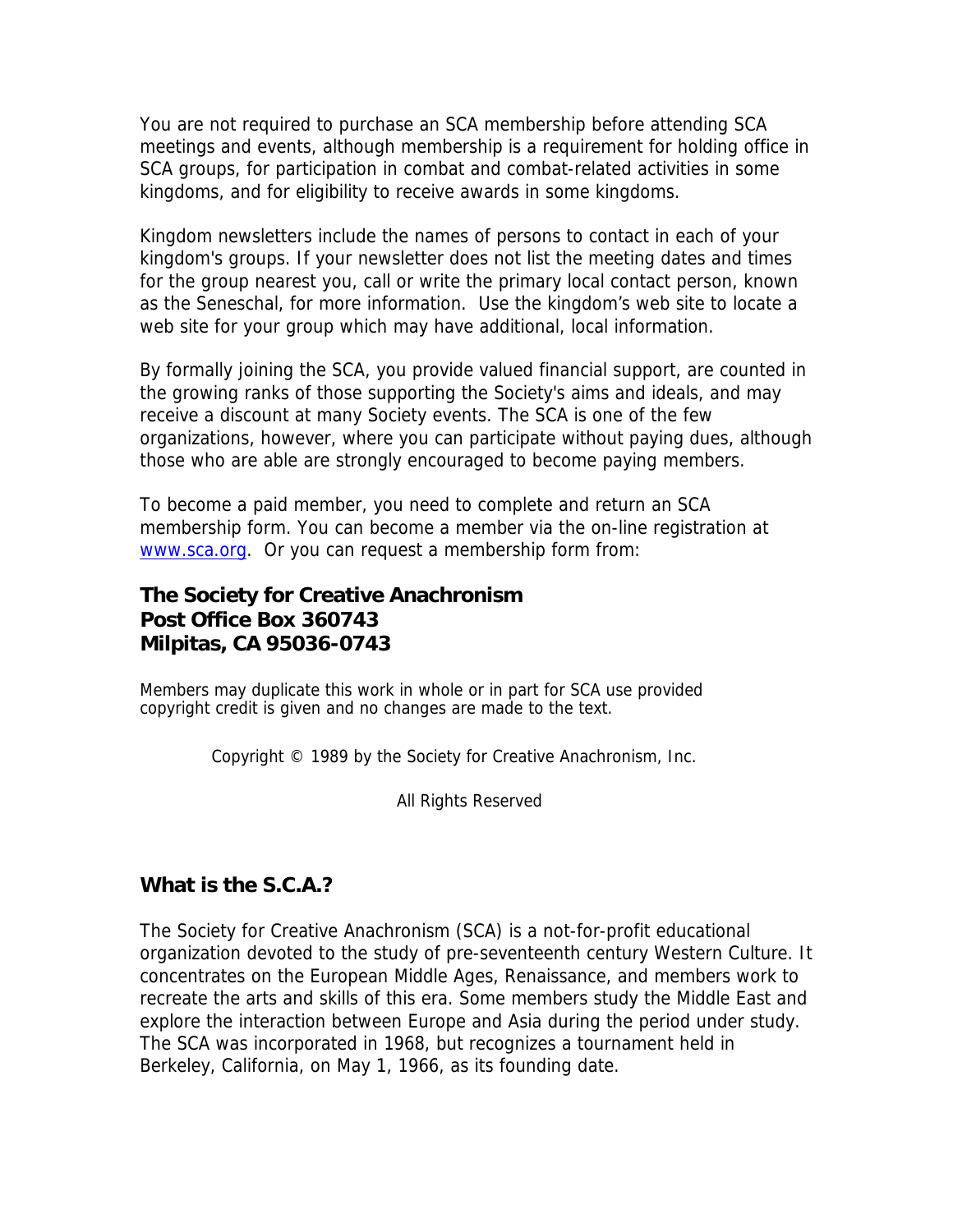<span id="page-2-0"></span>An "anachronism" is something that is out of its proper time frame. "Creative anachronism" takes the best qualities of the Middle Ages and selectively recreates them in the modern world.

Geographically, the SCA covers the globe ([see map](http://misfit-robots.com/sca/map/index.html)) with the majority of its members living in the United States and Canada. As of the end of 2005, there are 19 kingdoms, each with its own King and Queen chosen on the field of combat. You are a subject of a kingdom by virtue of where you live for the majority of the year. Your membership is with the Society, not with any particular local group. If you have any questions, contact the person who is listed as Seneschal of your kingdom. Their names appear in Tournaments Illuminated, in each kingdom newsletter and on that kingdom's web site.

The kingdoms are independent of each other, and there is a considerable amount of variation among them. Each kingdom has a body of written "law" established by the King and Queen to define the specific rules it follows, and a larger body of generally accepted custom that gives each kingdom its unique personality. All the kingdoms build their laws and customs on a framework called the Corpora, which sets overall rules for the Society.

Kingdoms are divided into local and regional chapters called principalities, baronies, shires, marches, cantons, colleges, and ridings. The names of these divisions reflect the size of the membership and /or the larger division through whom the local group reports. Your local group might use one of the terms as part of its name

### **Getting Started - Your First Meeting or Event**

A meeting is where the SCA members carry on the regular business of the local group. An event is a special gathering, often publicized in the kingdom's newsletter to invite people from more distant groups. People wear medieval garb at events, although some may change out of their modern clothes after they arrive. Customs vary as to whether garb is worn at local meetings. Because people often work on various skills and crafts at meetings, Many will stay in modern clothing. Some wear everyday clothes to meetings and then change into period garb.

When you arrive at your first meeting or event, go up to someone and introduce yourself. Explain that you are new and ask who you can talk to about learning more about the group. Some groups have special people (known as hospitaller, castellan or chatelain) to greet newcomers, but others do not. Approach some who is working on a project and ask about it. Most people are glad to talk about what they are doing.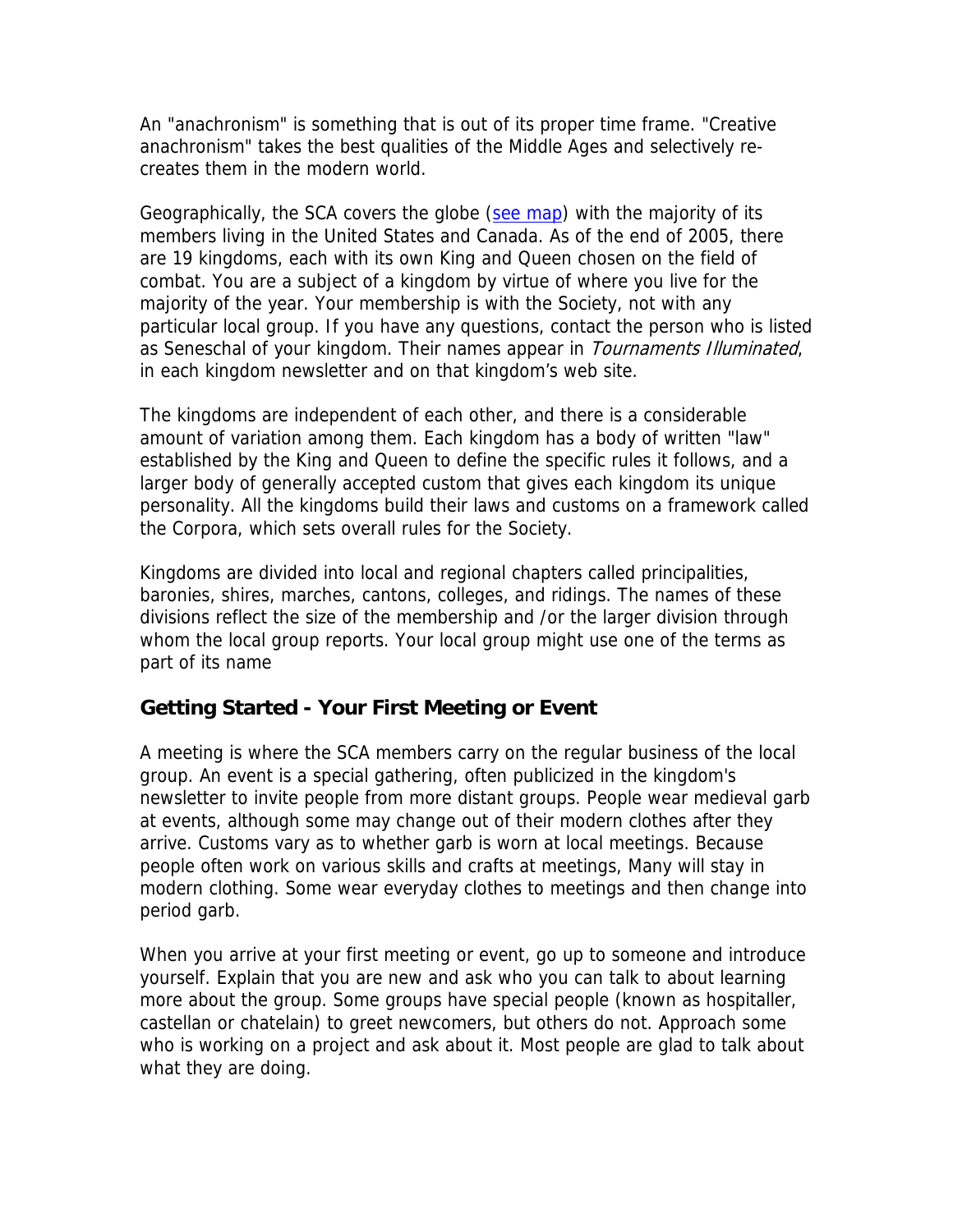<span id="page-3-0"></span>At either meetings or events, people may be so involved with what they came to do that they do not notice a new person. Some are too shy themselves to ask if you are new. Begin by observing others and start a conversation about what they are doing. If you see a skill or craft that interests you, ask who might be willing to teach it. Listen for announcements of guild meeting where people who practice that craft gather to share information and help each other.

If members are so involved in their projects that you feel ignored or unwanted, have patience and persist in coming to meeting. Keep asking questions. Some groups provide special meetings for newcomers to help them learn what they need to know to feel a part of the group. Be sure to attend those. Volunteer to help at any events, if only in the kitchen or with clean-up. Many new friends can be made over hot dishwater!

#### **What to Wear and How to Behave**

There are a number of sources in the SCA that tell how to make simple medieval clothes (often called "garb"). The Known World Handbook, listed in "For Further Information", is one. A simple T-tunic pattern is given in this booklet. SCA members usually make their own clothes, although sometimes you can barter or trade services to have someone make you simple garb. For women, a plaincolored long skirt and a peasant-type blouse will serve. A length of cloth, such as a white dishtowel, can make a veil to hide modern hair. For men, try plain trousers (not jeans), and a peasant-style shirt that is not tucked in. A cloak, even one made of a blanket, can hide modern clothes. Plain black slippers or plain boots can serve. Be wary of wearing metal circlets unless they are very simple. An ornate or jeweled circlet may lead you to be mistaken for titled nobility, which can be embarrassing.

Do not wear a white belt, sash, or baldric (belt across the chest). White is reserved for members of the Chivalry. Bright colored belts, such as red, green, or yellow, are often used to indicate that the wearer is a student of a particular person who has been honored for excellence in a SCA field of endeavor. Although the colors are not restricted, in some kingdoms there may be a misunderstanding. Necklaces of chain links without medallions or pendants are also worn by special groups. You should avoid them until you ask about local customs.

Avoid wearing a sword until you have asked about what is permissible in your kingdom. Many people wear knives. There is a special etiquette about bearing a steel blade. To keep the knife or blade from becoming unsheathed accidentally, many people fasten a cord around it to hold it in place. Before you remove it from the sheath, it is customary in most kingdoms to call "Clear" to warn nearby people that there is a bare blade. Do not threaten another person with your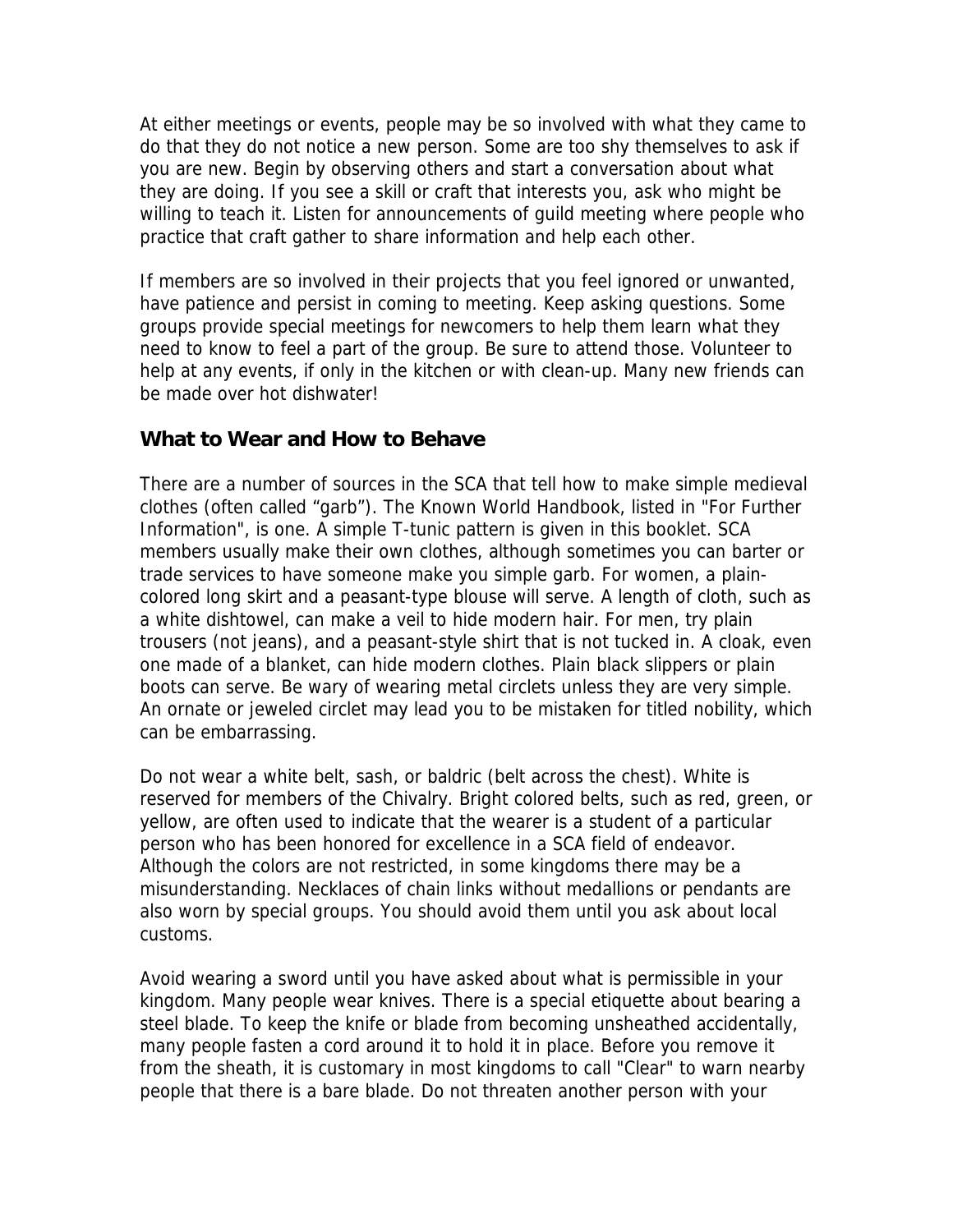<span id="page-4-0"></span>knife, even in play. Also, don't handle other people's property without their permission. Ask before you touch.

Courteous and honorable behavior is at the core of the Society. It is difficult to be too polite. Respectful terms of address (see "[Who Is Who](#page-8-0)") and avoidance of discussing the modern world add to the medieval flavor of an event. Skill-atarms, excellence in the arts, and long service are all diminished without respectful and courteous conduct.

#### **All Purpose T-tunic**



This diagram ([click for enlargement\)](http://www.sca.org/officers/chatelain/pdf/FIPpattern.gif) gives a simple and reasonably authentic pattern for a variety of clothing.

By adjusting the angles of the side seams and sleeves and adding gores of various sizes to the sides or back, you can approximate anything from a Roman tunic to a Burgundian houppelande.

If this will be your first piece of "garb", consider a washable fabric in cotton or a cotton and polyester blend, or a wool and polyester blend. Although an allpolyester fabric is easy to care for, it may look too "modern". The color can range from earth tones to vivid, bright colors, but be careful to avoid the "shrieking", fluorescent, modern hues.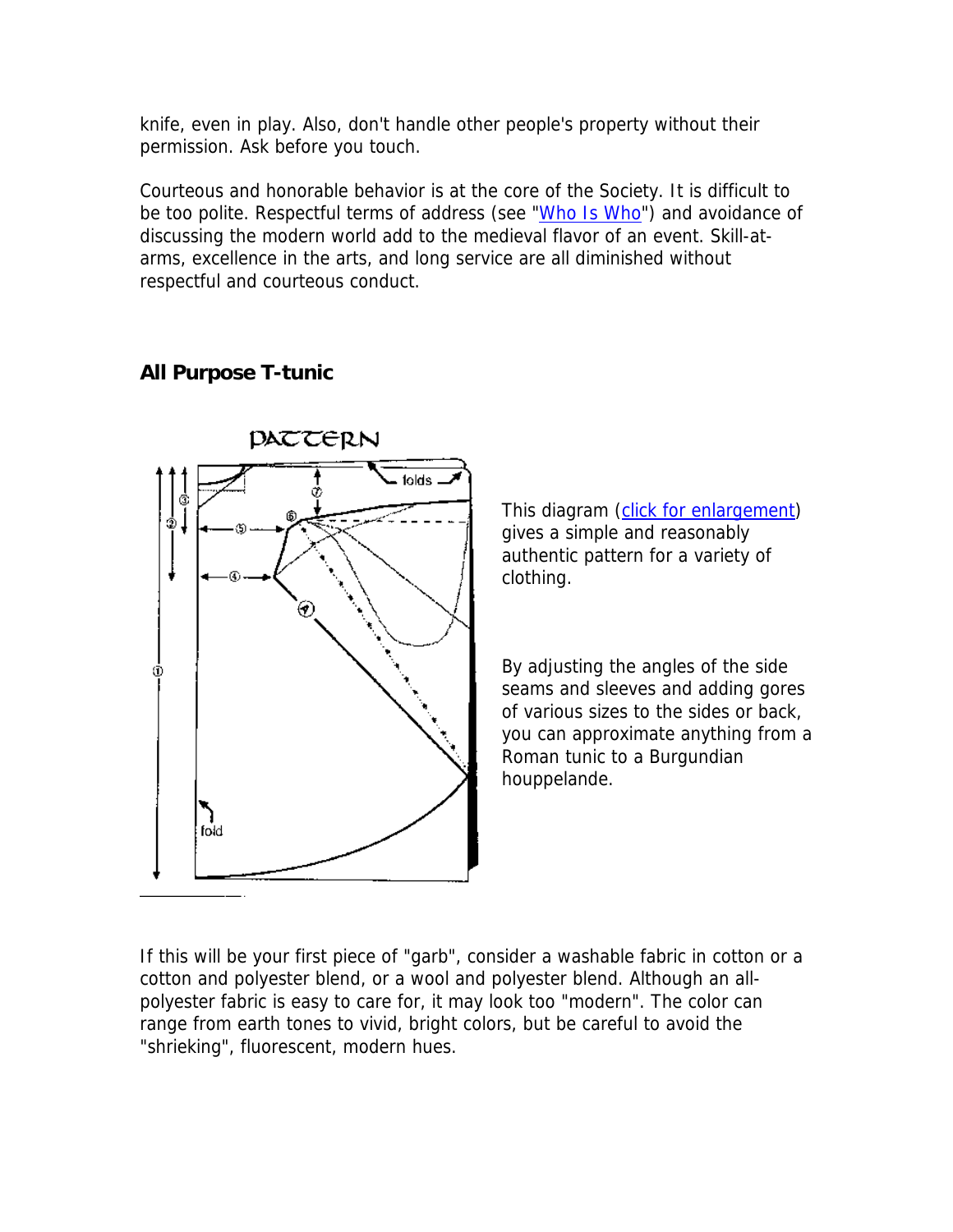<span id="page-5-0"></span>Use 60" wide (150cm) fabric, or sew two widths of 45" or 36" together. (If you have to piece it, it is no more work to use a different color for each piece!) Fold the fabric in quarters, with one set of folds at the top and one fold running the long way down the middle of what will become the front (see diagram).

Take the following measurements, being sure to add an additional 1/2" for seams:

- 1. Neck to floor, or wherever you plan to stop (plus 2" for hem)
- 2. Neck to waist
- 3. Neck to widest part of chest
- 4. 1/4 waist plus 1" ease or more, depending on style (plus 1/2" seam allowance)
- 5. 1/4 chest plus 1" ease or more depending on style (plus 1/2" seam allowance)
- 6. 2" for an armpit gusset
- 7. As wide as your most comfortable shirt sleeves (plus 1/2" seam allowance)

The dotted lines suggest neck and sleeve lines. Pick whichever seems closest to the period you are trying for. Cut out the tunic. When cutting out the neck opening, it is best to underestimate your head size and cut too small at first. Enlarge the opening little by little until it is the size you want. Remember that a little cutting can make a big difference.

With the right sides (the outside of the fabric) together, sew up the side seams. Put commercial bias tape around the neck opening so the fabric does not unravel when you put in on and take it off. Hem the bottom. Put on any trim that you want. Wear it over a turtleneck, pants and boots, or over a lighter-weight version of the same tunic with narrower sleeves.

For most periods, the more cloth you use, the more upper-class the effect. Also, very long floor-length skirts are easier to wear when very full. Add gores at seam "A" and perhaps also at center back. The closer you come to a full circle, the better. At that point, you can walk in a skirt four to five inches longer than your neck-to-floor measurement without picking up your skirt.

For men, the length can be anywhere from hip to ankle, depending on the period. The dotted line with start could be a side seam for men, and also for very early women's dress.

### **Fitting in at Events, Feasts, and Court**

The Society is a re-enactment and re-creation organization, intended for participants rather than spectators. Everyone who attends an event is expected to wear at least an attempt at medieval clothing. Garb need not be fancy. Anything reasonably "medieval-ish" can do for the first event. In some kingdoms, an organization called "Gold Key" provides loaner costumes at no charge or for a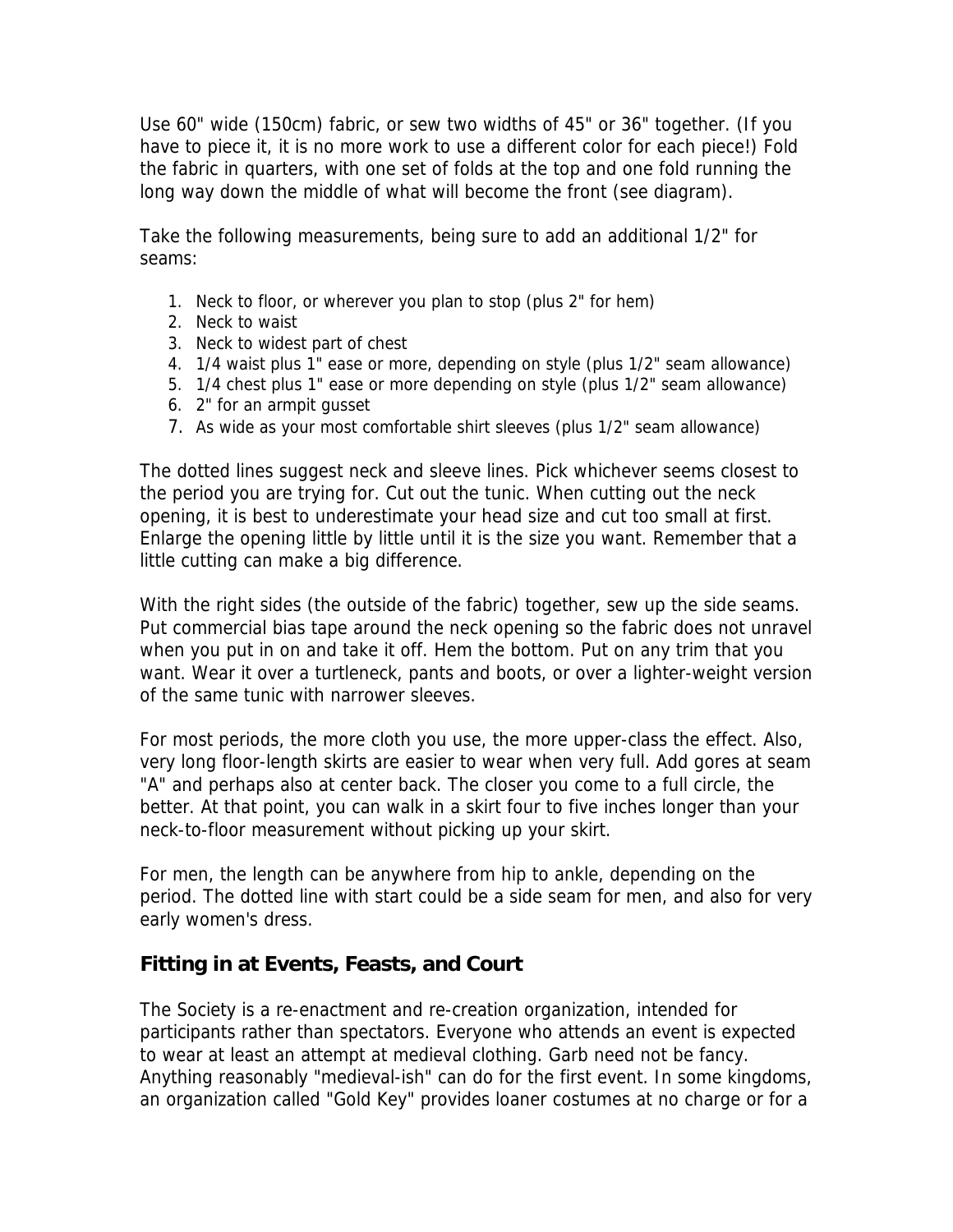small rental fee. Call someone in advance to see if loaner garb will be available, or at an event look for the symbol of a key on a green or blue background.

If the event you are attending includes a feast be sure you have made a reservation, if required, and that you bring "feast gear" - a spoon, knife, plate, napkin, and something to drink from. You may also wish to bring a small cloth in case the table is uncovered, a fork, a bowl, small containers of sugar and salt, and a plastic trash bag to put dirty feast gear in after you have eaten. Many people bring their own beverage, but often some form of drink is provided. Iced tea, lemonade, and water are common.

For outdoor events, it is wise to bring a folding chair or a blanket to sit on. Carry a portable supply of water or other beverage, especially if you will be in the sun for part of the day. Bring a hat or other sunshade for protection. Working on a craft, project, or game can be a good way to meet others at an event when you tire of observing. Although at many events a feast is served in the evening, if you wish to eat earlier, you may need to bring your own lunch or snack. Avoid modern-looking food and drink containers or cover them with a cloth.

When the King and/or Queen are present, people in many kingdoms will make a "reverence", (a bow or curtsy) each time they walk past the King or Queen. They will also make a reverence when the King or Queen walk past them or when they walk past the Royal Thrones, even if no one sits there. The space some 10' to 20' around the thrones is considered part of the Royal Presence. Walk around it, rather than through it. Watch what others are doing and copy them. Be careful not to stand where you might block the view of the King or Queen. When sitting on the throne, they are not as mobile as you are.

"Court" is a very special event with an emphasis on ceremony and courteous behavior. When called before Their Majesties, in most kingdoms people remove their weapons before approaching. They make a reverence when they come near, then kneel. As they leave, notice that they walk backwards several steps, bow or curtsy again, and then turn to walk back to their seats. Try to sit near the front so that you can see well and watch others as they stand, sit, or bow. If necessary, quietly ask someone near you to explain what you do not understand.

The policy on smoking varies but generally it is not permitted indoors. Ask about the local policy on flash photography. Some kingdoms forbid it, especially at court events. Keep in mind that the feast or court is an attempt to recreate the Middle Ages. Cigarettes and flashbulbs did not exist then and are obvious when being used.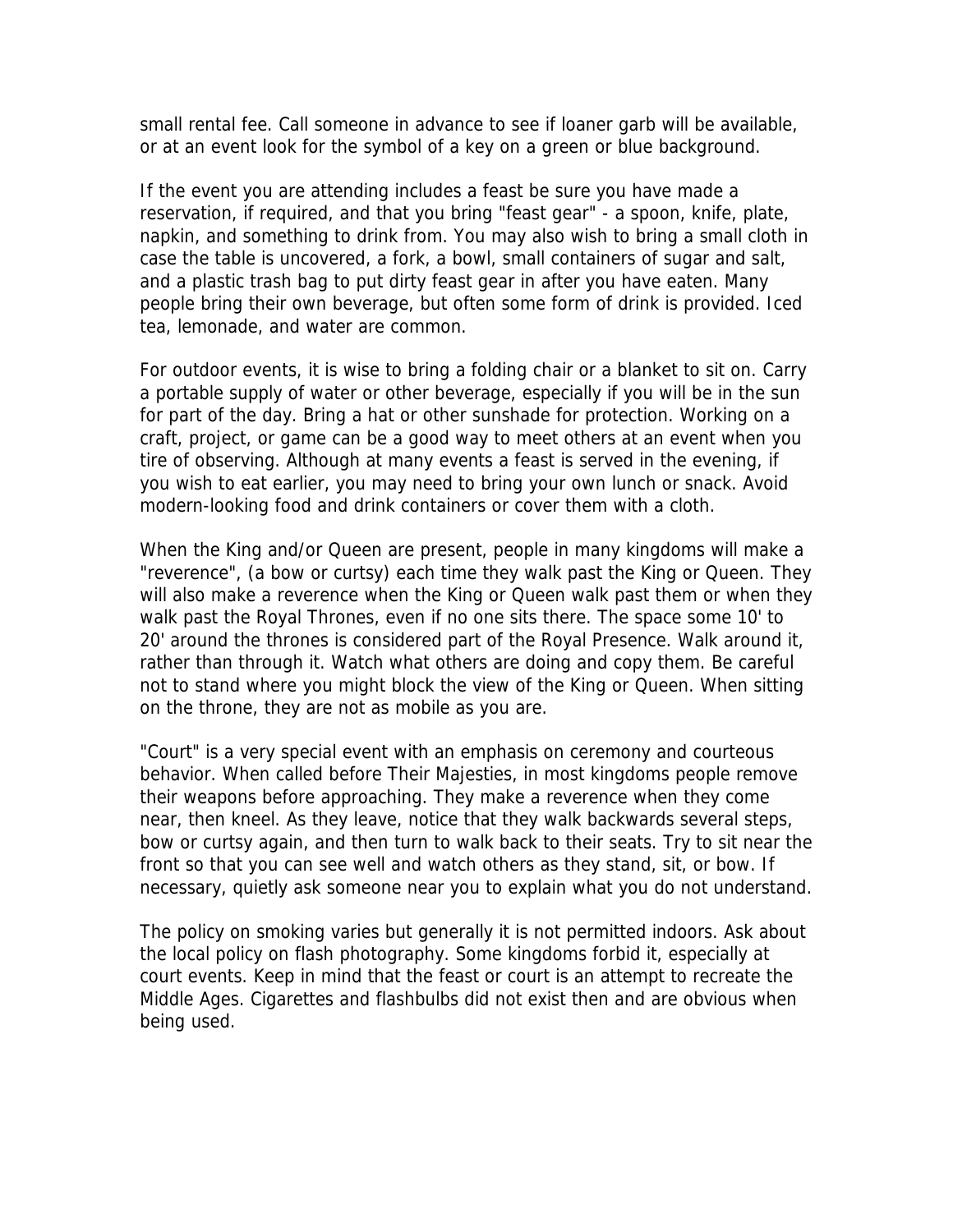#### <span id="page-7-0"></span>**Names and Personas**

Society members create a persona, the person who they would like to have been had they lived in the Middle Ages. Some SCA members have chosen only a name. Others have fully developed personas and can talk to you in detail about their medieval "lives". When you meet someone, they will ask your name. If you have not chosen a medieval name you can use your modern one until you decide. If you have no idea what you would like to be called, then ask the local herald or pursuivant if he or she has a book of medieval names you can look at. Similar books are in most of the local libraries. Avoid using "name-the-baby" books; may of these names were coined after the Renaissance and the authors often do not tell you which names are modern ones.

You need to pick at least one name that parents would have given a child during the period the SCA studies, and at least one other name or descriptive phrase to set you apart from everyone else with that given name. Some things to remember when choosing a name: You may not take the name of any historical or legendary person, nor may you use the full name of a person in fictional literature. You may not use or imply a title such as Sir, Duke, Count, Earl, Lord, Lady, Master, or Mistress. These titles must be earned. You may not use the full name of someone else in the Society. Try to keep your name in only one language; two at the most. Your local herald can give you further information on choosing a name and persona

### **Kingdom & Local Officers**

Bureaucracy, the people who provide for the smooth running of things, abounded in the Middle Ages as well as in the modern world. The SCA is no different! If you have a question or do not know where to turn, start with the local officers. You will find similar offices on both the local and kingdom levels. Officers in the SCA are appointed to their positions, not elected. Local officers are required to report periodically to their kingdom superiors. If you join the SCA and receive a kingdom newsletter, you will find the names of the kingdom officers and the local seneschal for each group printed in each issue. Local officers are:

- **Seneschal:** the representative for the local group in the outside world. Acts as the chief administrative officer, similar to a group's president.
- **Pursuivant:** The local heraldic officer. In charge of making announcements and helping people research their names and heraldic devices in preparation for submission to the College of Heralds.
- **Knight Marshal:** In charge of the rules and regulations for fighting and archery. Sees to the safety of the participants. Keeps a record of who is authorized locally. Is responsible for seeing that fighters have an opportunity for training.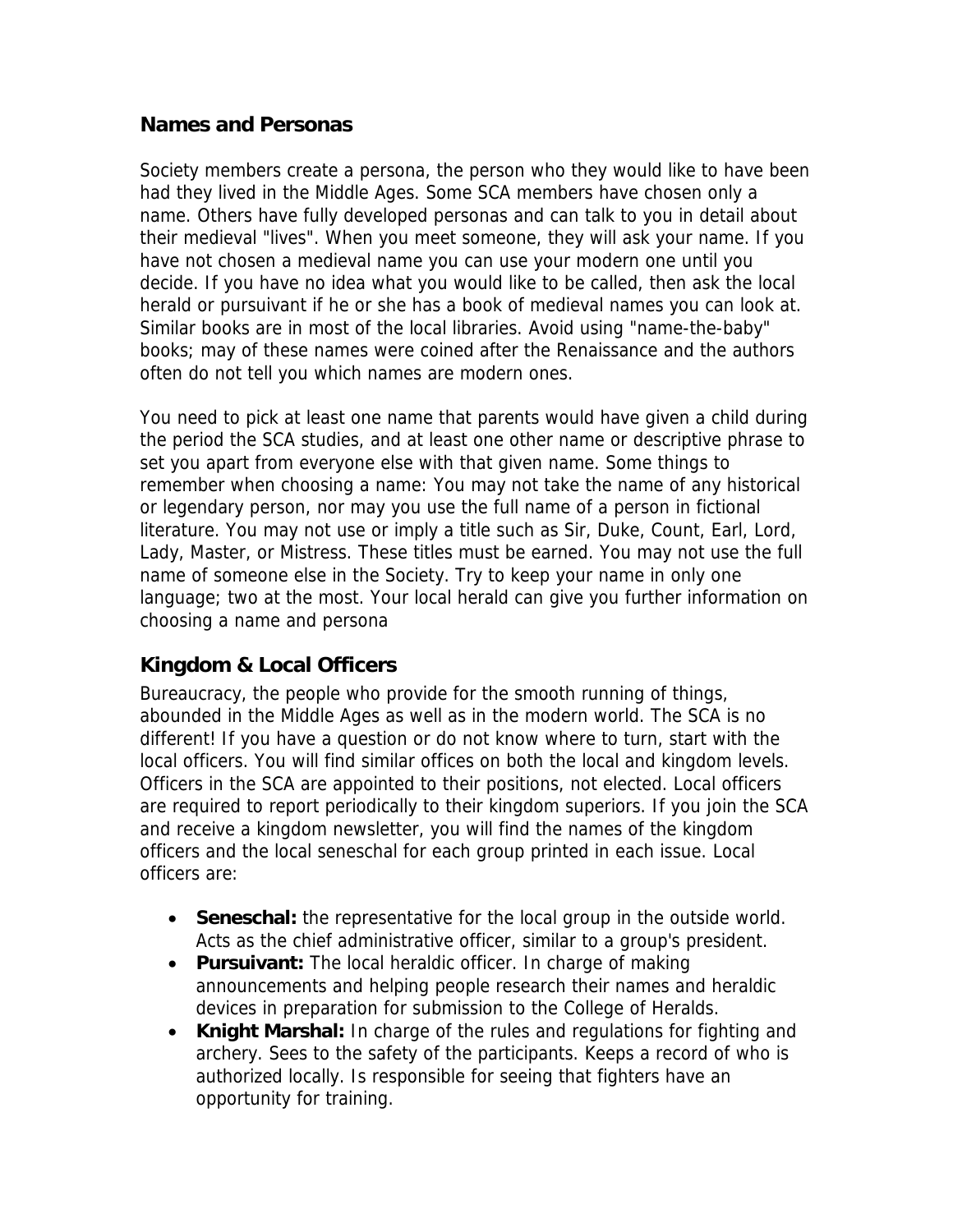- <span id="page-8-0"></span>• **Chancellor of the Exchequer:** In charge of the financial affairs of the group. Also known as the Treasurer or Reeve.
- **Minister of Arts and Sciences:** Coordinates the study and practice of the medieval arts and sciences. See this officer if you have any questions in these areas or want to learn more about one of the skills and crafts.
- **Chronicler:** Publishes the group's newsletter, which can range from a simple schedule of upcoming events to a booklet containing articles by local members.
- **Chirurgeon:** Certified in the modern world in first aid. Usually available at events to provide first aid for minor injuries. Not a required office for local groups.

## **Who Is Who?**

Medieval society was highly structured with a system of ranks: kings, dukes, barons and lords. The SCA has a similar system of hierarchy. It is often difficult for a newcomer to tell if the person with whom he is conversing is "Somebody Important." If you are in doubt, be courteous and polite, and address the person as "my lord" or "my lady." These terms are widely used and acceptable to persons of all ranks.

People who wear crowns or coronets are "Somebody Important." In many cases they are, or were, royalty. They won the rights to wear a fancy circlet on their heads. It can be difficult to tell someone's rank because a person of a lesser rank might choose to wear a fancier circlet than someone of higher rank; it partly depends on personal taste. If you are in doubt of the rank, address the person as "Your Excellency." For all ranks, the design of the crown or coronet can vary greatly from kingdom to kingdom.

- **King and Queen:** Chosen by tournament combat. As the rulers of the entire Kingdom, they can make or change laws except where the new law would conflict with the Society's rules (the Corpora) or the laws of the governments responsible for the area. They are addressed as "Sire," "Your Majesty," "My Lord King/My Lady Queen." Remember that it is courteous to bow or curtsy when speaking to them or passing by them.
- **Prince and Princess:** There are two types of Princes and Princesses-- Crown and Territorial. The Crown Prince and Princess are heirs to the kingdom, chosen by combat in the Crown Tourney. They are addressed as "Your Royal Highness." They hold these titles until their coronation as King and Queen. A territorial Prince and Princess rule over a Principality, a territory which is a subdivision of a kingdom. They are also chosen by combat. Their form of address varies from kingdom to kingdom.
- **Duke or Duchess:** They have served at least twice as King or Queen. Call them "Your Grace."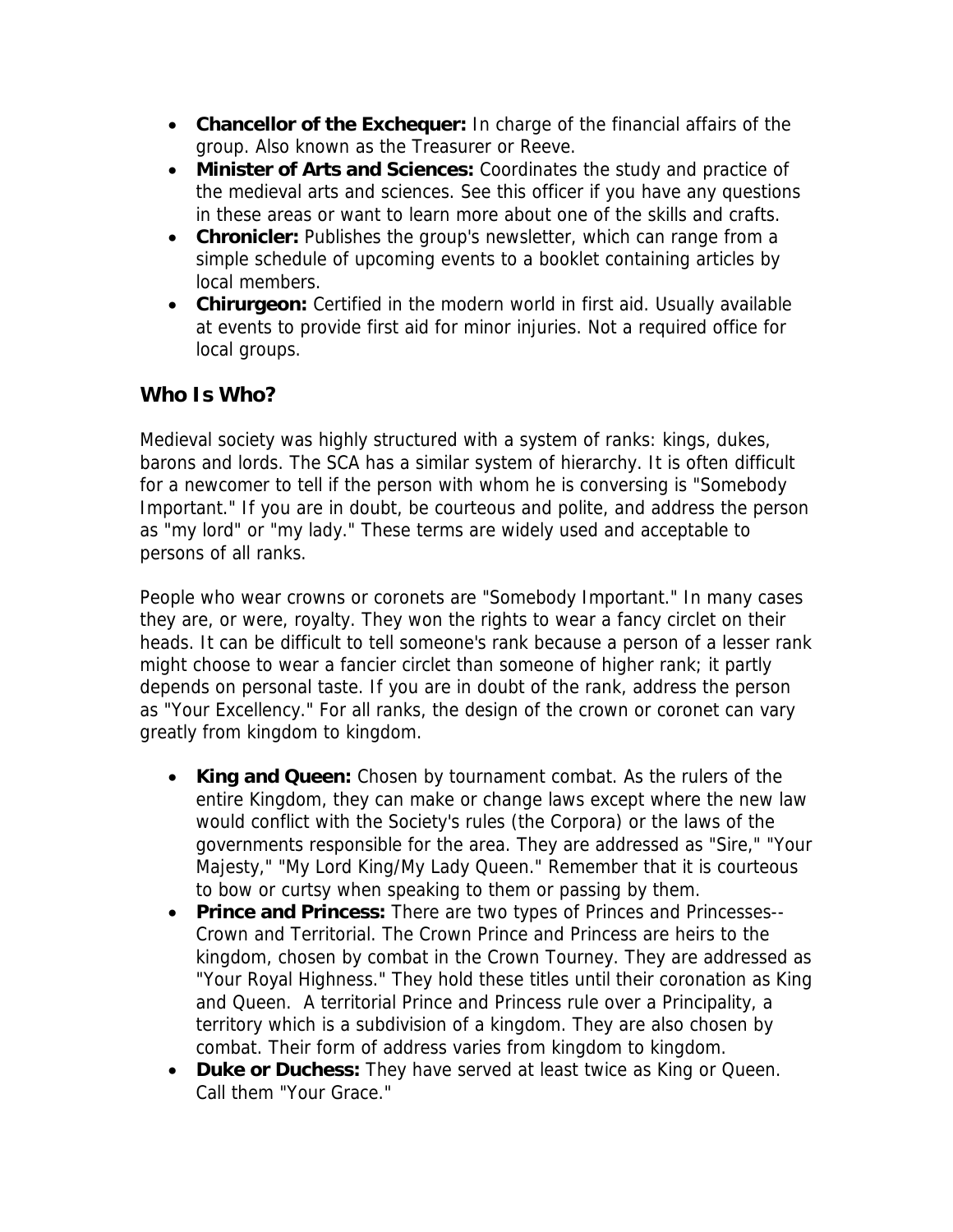- **Count or Countess:** They have served once as King or Queen. Call them "Your Excellency." Some alternate titles are Earl (Jarl, Iarll) and Graf.
- **Viscount or Viscountess:** They have served at least once as territorial Prince or Princess. Call them "Your Excellency."
- **Baron or Baroness:** They oversee a large local group called a Barony and act as representatives of the Crown. Address them as "Your Excellency."
- **Court Baron or Baroness:** The title is a reward from the Crown, often for exceptional service. However, they are not the heads of territories as are the other barons and baronesses. Address them as "Your Excellency."

There are additional elevated ranks in the SCA: the Chivalry, the Laurels, and the Pelicans. They are collectively knows as the Peers of the Realm. In many kingdoms the Order of the Rose is also Peerage-level and in some kingdoms the former royalty are called Royal Peers.

The Chivalry of the SCA consists of the Order of Knighthood and the Order of Mastery of Arms. Members are chosen by the Crown after consulting with the Chivalry for qualities of courtesy, grace and skill at arms. Knights swear fealty to the Crown and are entitled to wear a white belt. They wear a chain as a symbol of their fealty. Call them "Sir" (name). Mastery of Arms is for those persons who choose not to swear fealty and is equal in rank to knighthood. They wear a white baldric but do not wear a chain since it represents fealty. Address them as "Master" (name) or "Mistress" (name). In most kingdoms, spurs are limited to the Chivalry as one of their signs of rank.

Members of the Order of the Laurel are chosen by the Crown after consultation with the Order for great skill in the Arts or Sciences, for their willingness to teach others, and for using their abilities to benefit their kingdom. They are addressed as "Master" or "Mistress" (name). Their insignia is a laurel wreath, usually colored green on a gold background. "Dame" is an increasingly common alternative for female Laurels and Pelicans. Some female Knights also use the title Dame instead of Sir.

Members of the Order of the Pelican have given of themselves to their kingdom, usually for many years and without thought of reward. They are chosen by the Crown in consultation with the Order. Address them as "Master" or "Mistress" (name). Their insignia is a "pelican in her piety," a pelican piercing her breast to feed her young with her own blood.

Members of the Order of the Rose are chosen from those individuals who have served their kingdom by ruling as Queen or Consort. In many kingdoms it is Peerage-level.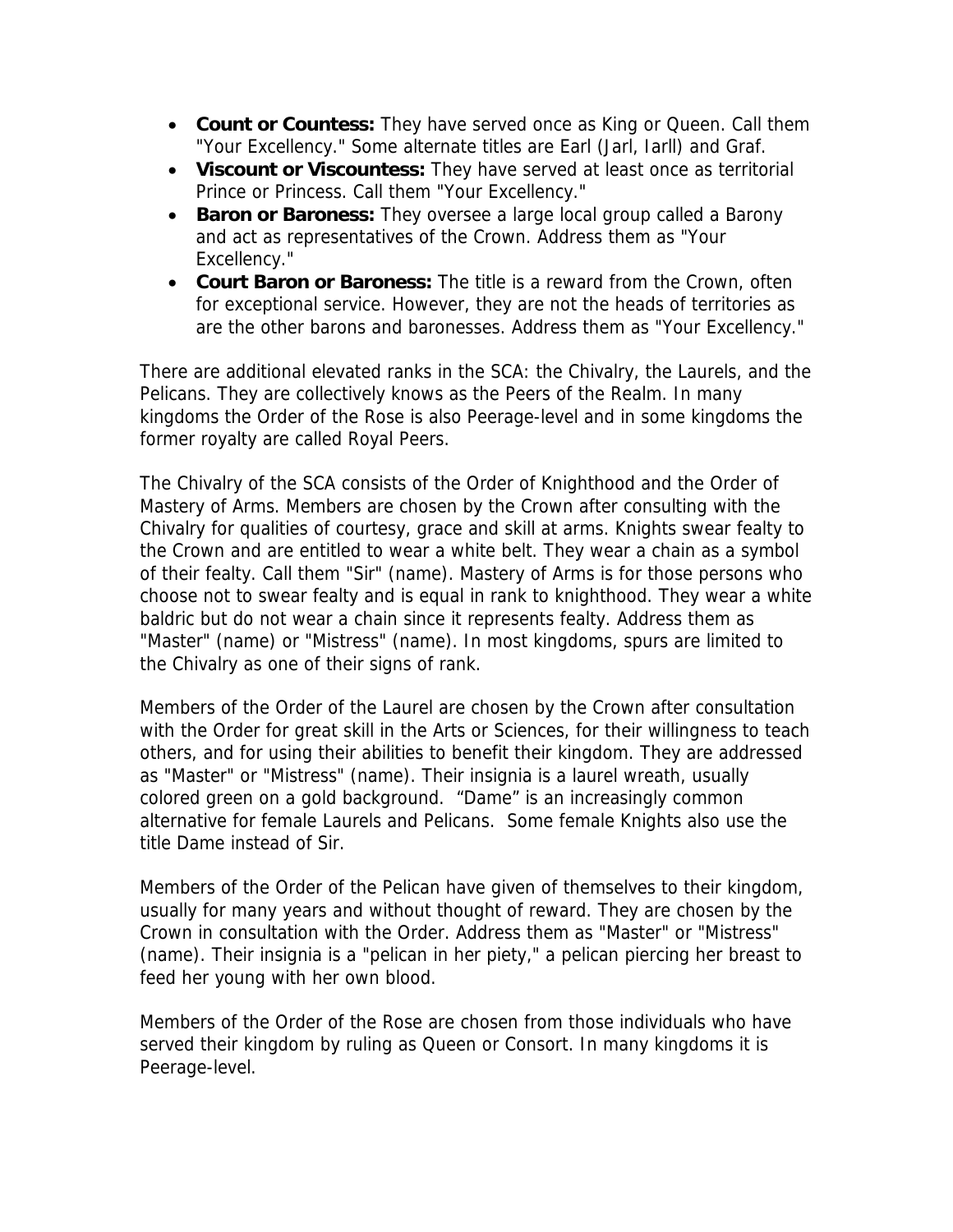<span id="page-10-0"></span>In each kingdom there are a number of different awards recognizing different levels of skill in the Arts or Sciences, fighting, or for hard work in behalf of the kingdom or a local group. Ask the local herald or a local officer about your kingdom's various awards.

The term "lord" or "lady" may refer to anyone in the Society if you do not know their rank, but the title "Lord" or "Lady" is reserved for those who have received an Award of Arms (AoA) from the Crown. This is often the first award granted to a person. It recognizes service to the kingdom or a local group and entitles the person to be called "Lord" or "Lady" (name) and to bear Arms.

## **Heraldry**

The brightly colored designs you may see on a shield, banner, clothing, or personal items are part of heraldry in the SCA. In the broadest sense, heraldry encompasses everything that heralds do, from making announcements to helping people devise their own cognizances. These cognizances, sometimes miscalled coats-of-arms, are personal insignia that distinguish one person from another. The ones that you see are most likely registered in someone's name, so it is not permissible to copy any of those and use it on your shield, banner, or personal items.

A "device" is the term used for any heraldic emblem registered to an individual. When a person becomes an "armiger", the heraldic device is called "arms". An armiger is a person who has been awarded arms by the Crown.

Heraldry uses a limited set of clear, bold "tinctures". The colors are: azure (blue), gules (red), sable (black), purpure (purple) and vert (green). The metals are: Or (gold or yellow), and argent (silver or white). There are also furs which combine the two types of tinctures in a complex repetitive design.

Since it is easier to see things which contrast with their backgrounds, the rules of heraldry state that colors must be placed on metals and metals must be placed on colors. This guarantees that charges do not blend into the field.

"Charges" are stylized versions of everyday objects, beasts, and birds. Charges can be used in multiples or in combination with other charges. They can be placed directly on the field or layered upon another charge. The combination of field, charges, and tinctures results in the final, unique device.

Your device must be different from all other registered devices, including such familiar heraldry from the modern world as the Nutra-Sweet® symbol and the Shell Oil Company shell. If you would like a heraldic device of your own, talk with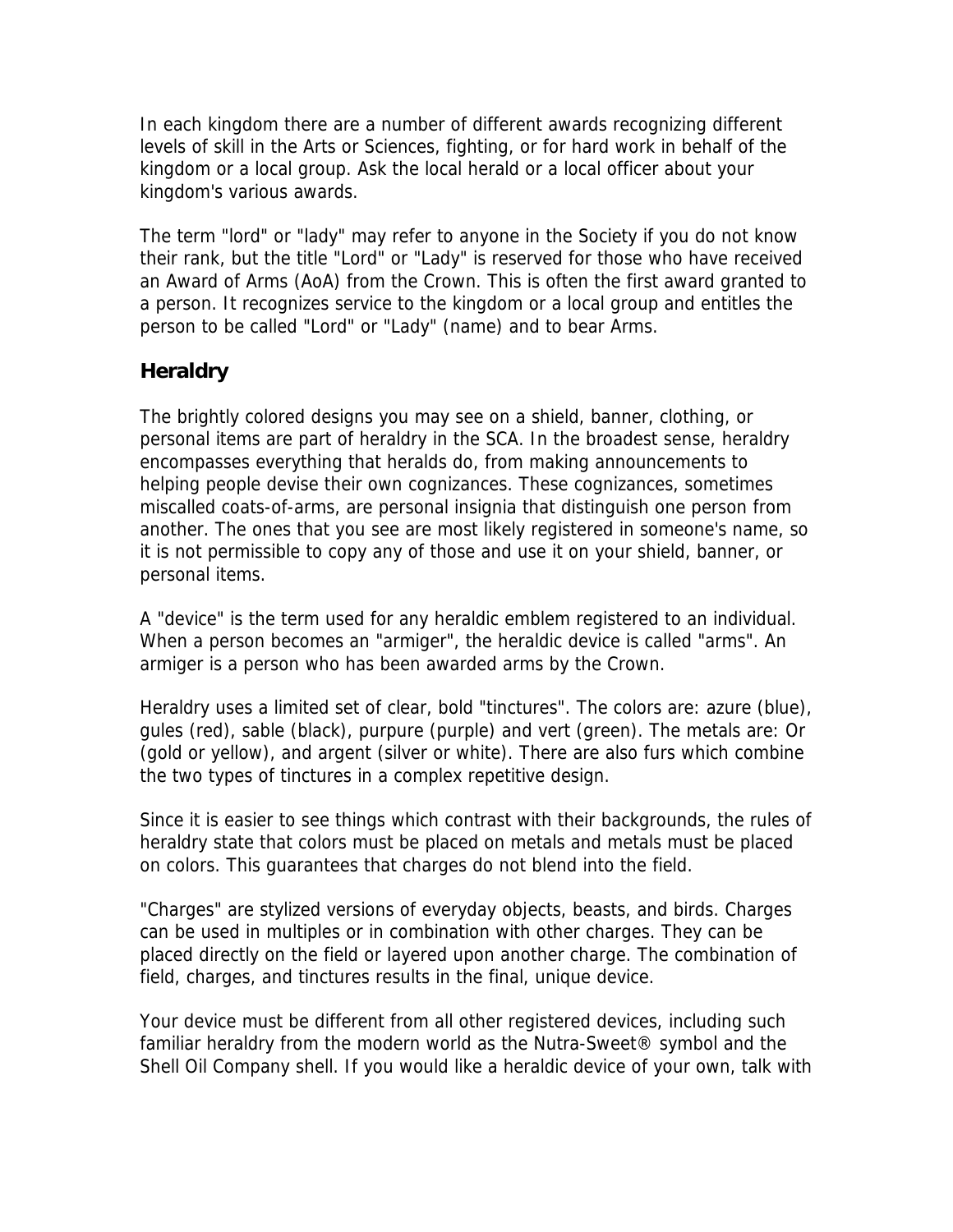<span id="page-11-0"></span>your local herald about designing one and registering it with the Society's College of Heralds.

### **Guilds, Households, and Sociability**

Within each kingdom, a number of social and special interest organizations exist. Guilds comprise people with similar interests who work together and study a particular aspect of life in the Middle Ages. Guilds vary among kingdoms from small, local groups to kingdom-wide organizations. They can meet as frequently as once a week or they might meet once or twice a year, sharing information during other times by newsletter. Both kingdoms and local groups may charter a guild. In general, membership is open to anyone expressing an interest in that study area, although there may be specific criteria within the guild for advancement to different levels of membership.

"Households" are groups of people who have joined together to share the work and fun of SCA. They can be as small as a Lord and his family or a large group with members from several kingdoms. Households are more common in some kingdoms than in others and many people do not belong to one. Household leaders determine the membership requirements and decide who to invite to join. Each household requires a certain amount of loyalty to the group. As a newcomer, you may not be aware of the alliances that come with each household. Take time before bestowing your allegiance on a particular group and consider what obligations you will need to meet as a member.

The SCA encompasses both serious study and frivolity. Those who join for fun, companionship, food and drink play alongside those who make a serious attempt to authentically duplicate the clothing, skills and crafts of the Middle Ages. Both aspects, the playful and the serious, are valid but neither should dominate to the exclusion of the other. Those who lived in the Middle Ages worked hard, but they also took the time for recreation and play. People who join SCA for fun can help make the serious work more enjoyable. Those who join for serious study can add depth to the merriment. Be courteous and show respect for the reason that your neighbor entered the Current Middle Ages.

### **The Gentle Arts and Sciences ... and Much More**

There are many skills and crafts that can be learned through the SCA. As a newcomer, you may be overwhelmed and bewildered by the variety of things people work on, and especially by the skill of many of the people you meet. If you do not know what you might be interested in, take some time just to observe others and to ask questions. You should not feel pressured to choose things to do as soon as you start going to meetings. If there are guilds or special interest groups that meet in your area, attend some to get to know the people and see what they do. Perhaps you have a skill in the modern world or an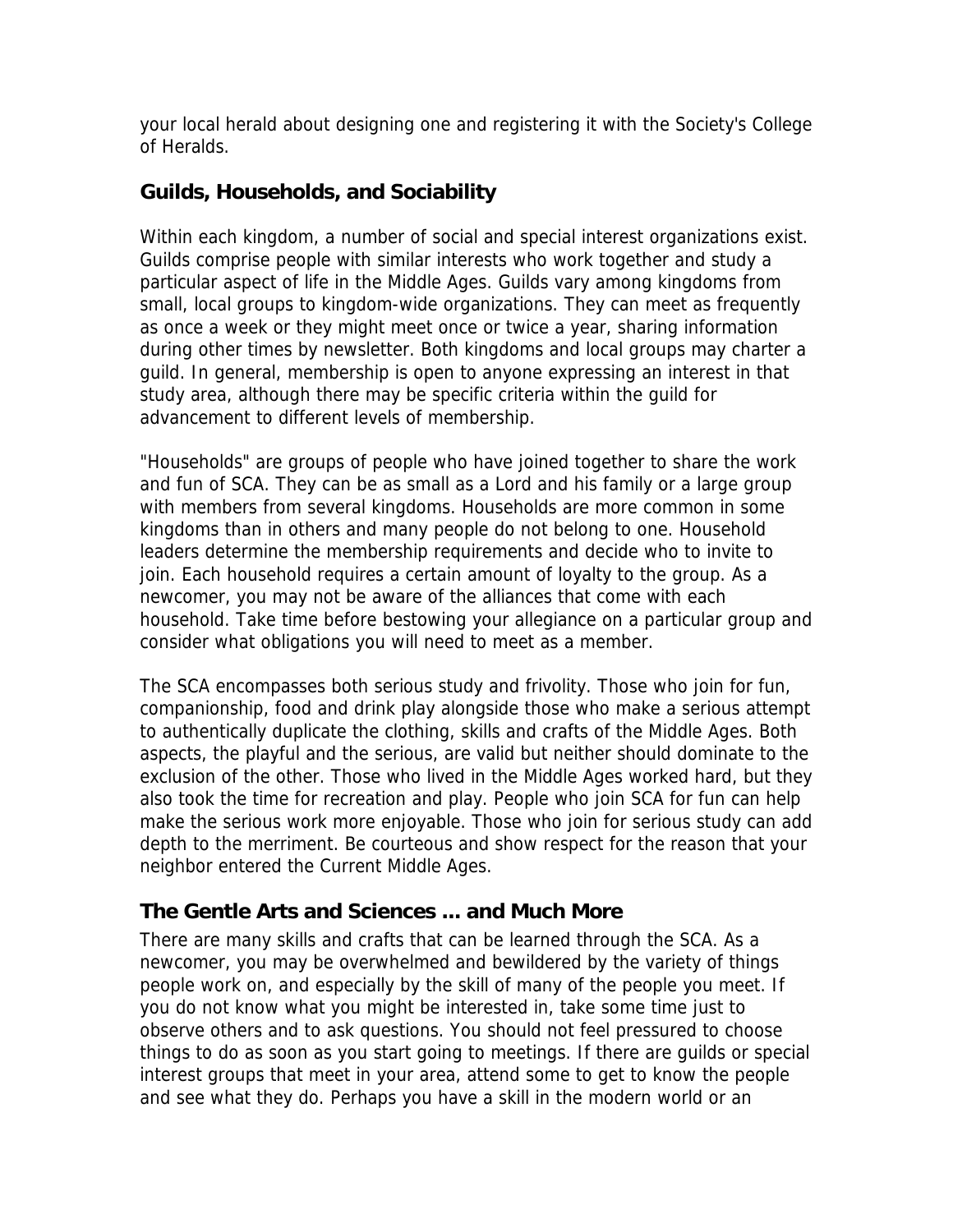interest that can be "translated" into the medieval world. Or, you might see if others share an interest of yours and start a new special interest group. Some of the many things studied in the SCA are:

- Agriculture
- Archery
- Armoring
- Bardic Recitation
- Basketry
- Book Binding
- Bow Making
- Brewing
- Calligraphy
- Candle Making
- Cooking
- Costuming & Accessories
- Dancing
- Drama & Comedy
- Drawing
- Dyeing
- Embroidery
- Falconry
- Fighting
- Gaming
- Glass Blowing
- Heraldry
- Herbalism
- Horn Working
- Horsemanship
- Horticulture
- Husbandry
- Illumination
- Instrumental Music
- Jewelry
- Juggling
- Lace making
- Lapidary
- Leather Working
- Languages
- Masonry
- Masquing & Mime
- Mathematics
- Medicine
- Merchanting
- Metal Working
- Musical Composition
- Musical Instrument Making
- Needlework
- Newsletters & Publications
- Painting
- Paper Making
- Pavilion Making
- Period Fencing
- Philosophy
- Poetry
- Pottery
- Riddles
- Rug Making
- **Scribing**
- Sculpture
- **Spinning**
- Tanning
- Tool Making
- Toy Making
- Tumbling
- Vinting
- Vocal Music
- Weapon Smithing
- Weaving
- Woodworking

If you do not know where to start, talk with your local Minister of Arts and Sciences to inquire about persons in the kingdom who share your interest in a particular skill or craft. Many kingdoms sponsor a collegium, college, or university, a special one or two-day event where you can develop new interests and skills in the Society's Current Middle Ages.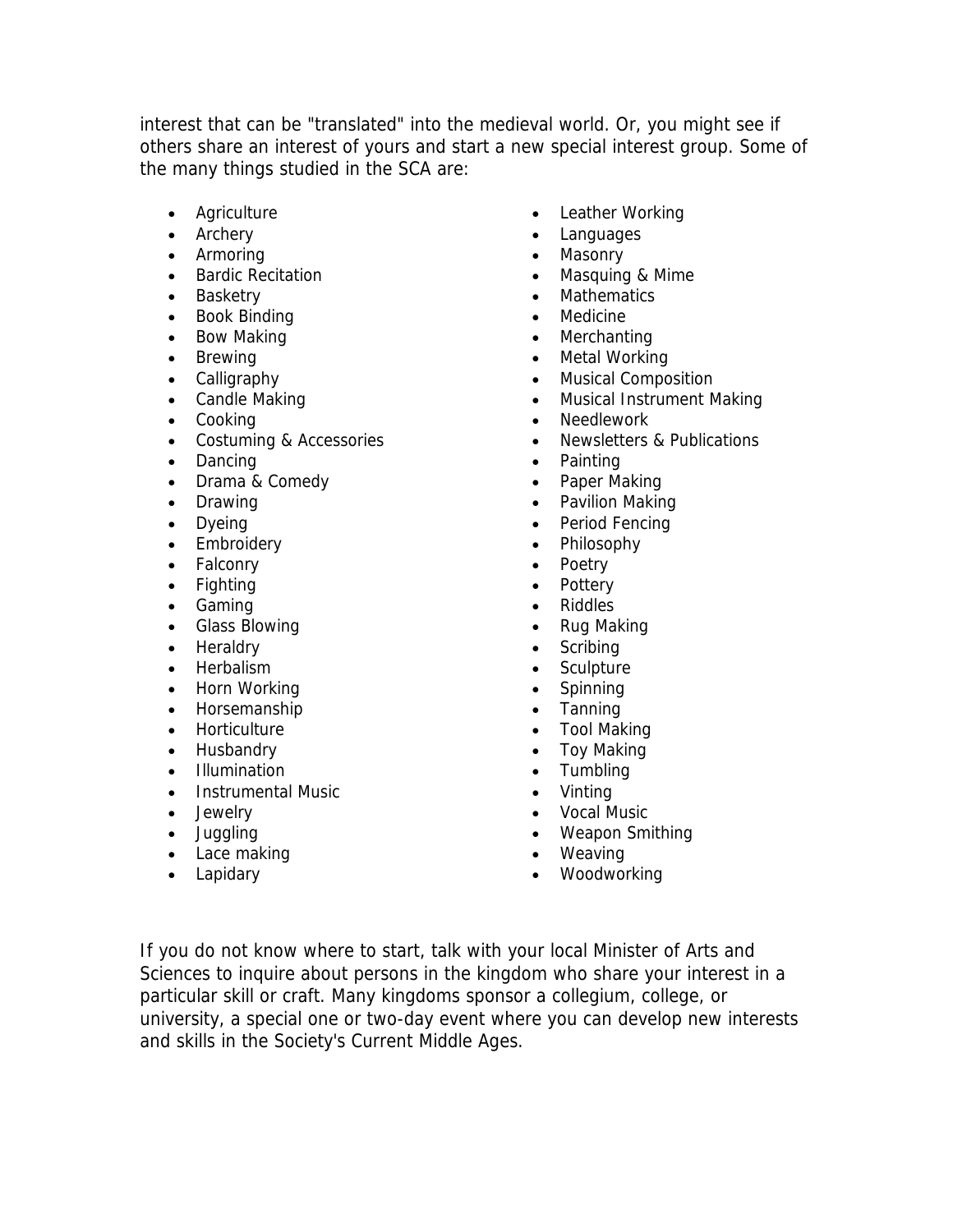# <span id="page-13-0"></span>**S.C.A. Combat**

Medieval combat with its swords, shields, and armor attracts much attention. It is often one of the first activities that a newcomer wants to try. Both men and women actively participate in recreating medieval foot combat. Most kingdoms require a combat participant to have reached the age of majority in his or her state, province, or country, but the SCA gives the kingdoms the option of allowing participants as young as 16 to fight with parental consent. Your local marshal will tell you what the age limits are in your area.

As in any sport, there are rules designed to increase the safety of the game. The "Rules of the Lists" set out the Society' standards for SCA combat. Each kingdom adds additional rules and requirements covering acceptability of blows, styles of weapons and fighting, and armor. The local marshal should have a copy of the kingdom's current rules.

Most local groups offer some form of fighter training, ranging from structured training sessions to an informal "I'll teach you when I have time and if no one else will." A fighter must be authorized in order to fight in tourneys and wars. Authorization procedures vary from kingdom to kingdom. The local marshal can tell you the procedure in your area. Authorization is to confirm that the novices knows the rules of combat and is sufficiently skilled so that they will not be a danger to themselves or others. While efforts are made by the Society and participants to reduce the likelihood of injury, bruising and similar minor injuries do occur, and there is the risk of more serious injury for all participants.

Fighters are responsible for obtaining their own armor and weapons. Some people make most of their armor, using metal, leather, or plastic, but most buy pieces, either new or used. Before making any armor, check with your local marshal about the safety standards and requirements, or contact the Kingdom Earl Marshal.

### **For Further Information**

Several kingdoms have a specific guide for newcomers giving details about the kingdom's operation, structure, and practices. If none is available at a local meeting, write to the kingdom chatelaine or information officer to obtain one. There may be a small fee.

Through the Office of the Stock Clerk (P.O. Box 360743, Milpitas, CA 95036-0743 USA) the SCA sells a number of helpful publications at modest prices. The most comprehensive is the Known World Handbook which contains over 200 pages of information on dozens of topics to help the newcomer learn about the SCA, as